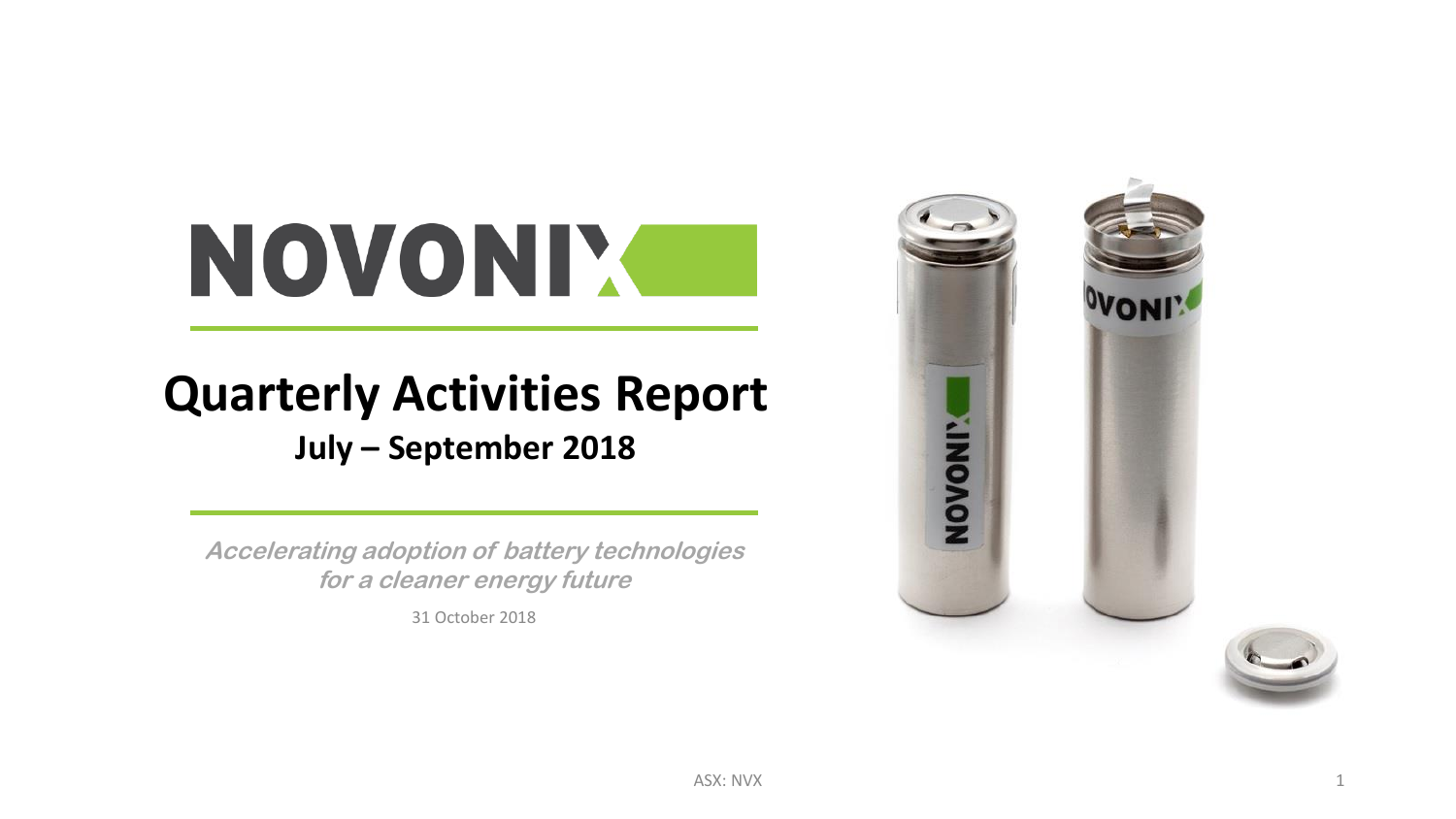- This document has been prepared by NOVONIX Limited ("the Company" or "NOVONIX"). No representation, expressed or implied, or warranty as to the accuracy or completeness of the information contained herein is made by any party and nothing contained herein shall be relied upon as a promise or representation as to the future. In all cases, recipients should conduct their own investigation and analysis of NOVONIX.
- This presentation, including the information contained in this disclaimer is not a prospectus, disclosure document, product disclosure statement or other offering document under Australian law or under any other law. It is for information purposes only and does not constitute an offer, invitation or recommendation to subscribe for or purchase any security and neither the presentation, disclaimer nor anything contained in them forms the basis of any contract or commitment. This presentation does not take into account your individual investment objectives, financial situation or particular needs. You must not act on the basis of any matter contained in this presentation, but must make your own assessment of the Company.
- All statements in this presentation, other than statements of historical facts, which address the future activities and events or developments that the Company expects to occur, are forward looking statements. Although the Company believes the expectations expressed in such statements are based on reasonable assumptions, such statements are not guarantees of future performance and actual results or developments may differ materially from those in forward-looking statements.
- Forward-looking statements involve and are subject to known and unknown risks, uncertainties and other factors which may cause the actual results, performance or achievements of the Company and/or its subsidiaries to be materially different from any future results, performance or achievements expressed or implied by the forward-looking information. Such factors include, among others, general business, economic, competitive, political and social uncertainties; the actual results of current activities; assumptions in economic valuations which prove to be inaccurate; possible variations product performance and reliability; climate events; political and regulatory changes; delays in obtaining approvals or financing or in the completion of development or construction activities.
- To the maximum extent permitted by law, none of NOVONIX or its related corporations, directors, employees or agents, nor any other person, accepts any liability, including, without limitation, any liability arising from fault or negligence, for any loss arising from the use of this presentation or its contents or otherwise arising in connection with it. Recipients should make their own enquiries in relation to any investment decisions.
- Although the Company has attempted to identify important factors that could cause actual actions, events or results to differ materially from those described in forward-looking information, there may be other factors that cause actions, events or results to differ from those anticipated, estimated or intended. Forward-looking information contained herein is current as at the date of this presentation and the Company disclaims any obligation to update any forward-looking information, whether as a result of new information, future events or results otherwise. There can be no assurance that forward-looking information or statements will prove to be accurate, as actual results and future events could differ materially from those anticipated in such information or statements. Accordingly, readers should not place undue reliance on forward-looking statements.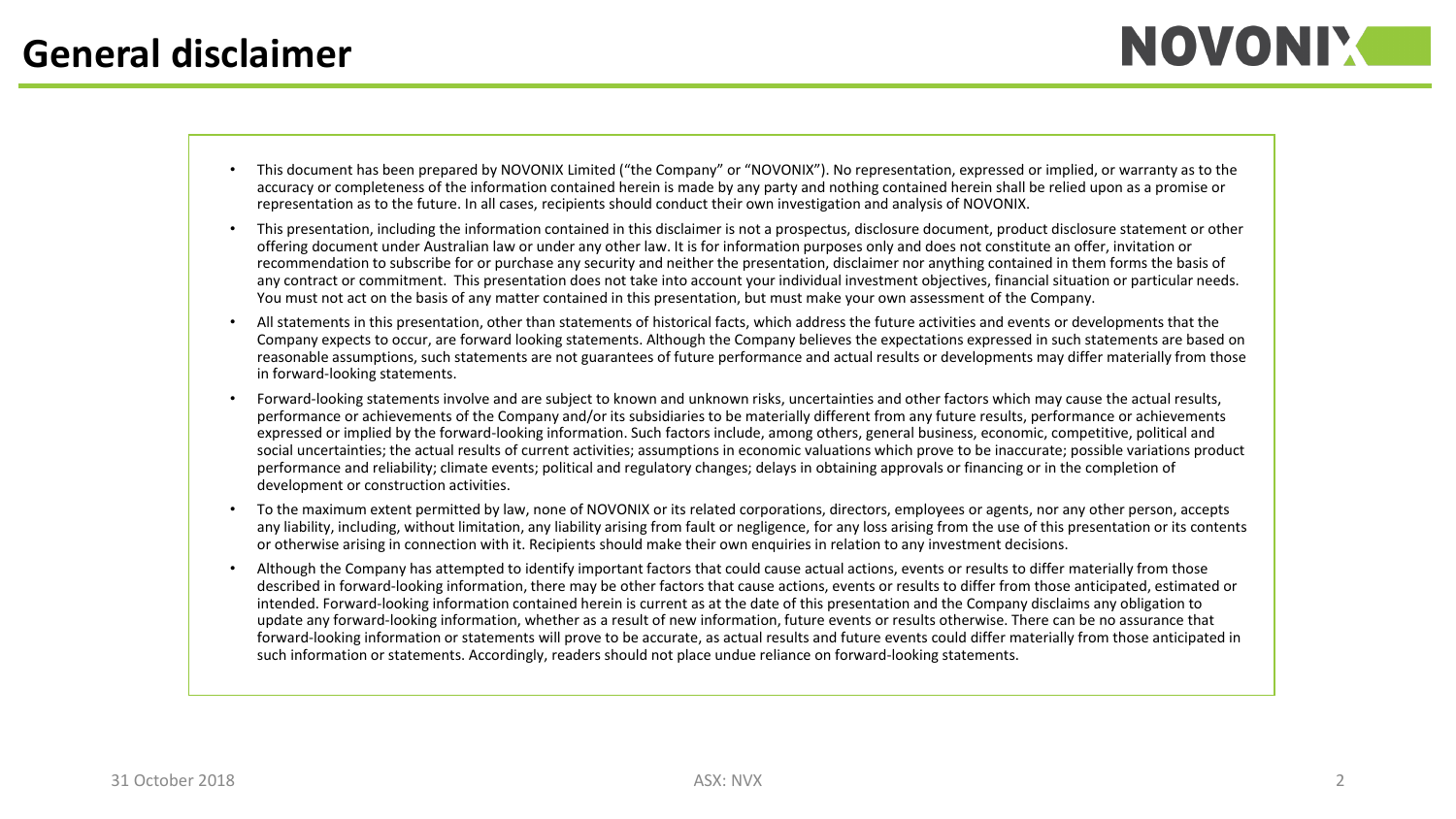#### **Contents**

- Company overview
- Activities & highlights July September
- FY2019 outlook
- Investment highlights

#### **CORPORATE INFORMATION**

| <b>STOCK INFORMATION</b>         |                   |
|----------------------------------|-------------------|
| ASX Code                         | NVX.              |
| ASX Share Price @17 October 2018 | A\$0.54           |
| 52 Week Low - High               | $A$0.45 - A$1.91$ |
| Shares on issue                  | 123m              |
| <b>Market Capitalisation</b>     | A\$66m            |

| <b>CURRENT CASH POSITION</b>                                |         |
|-------------------------------------------------------------|---------|
| Cash available to PUREgraphite JV at 30 September           | A\$2.9m |
| Cash available (excluding PURE graphite JV) at 30 September | A\$4.9m |
| Total cash available for operations at 30 September         | A\$7.7m |

| <b>FY2018 FINANCIAL INFORMATION</b> |          |
|-------------------------------------|----------|
| FY2018 Revenue                      | A\$2.1m  |
| Total Assets @ 30 June 2018         | A\$34.2m |
| Total Liabilities @30 June 2018     | A\$1m    |

| <b>SHAREHOLDINGS</b>            | (m)   | %   |
|---------------------------------|-------|-----|
| Board and KMP – ordinary shares | 49.55 | 40% |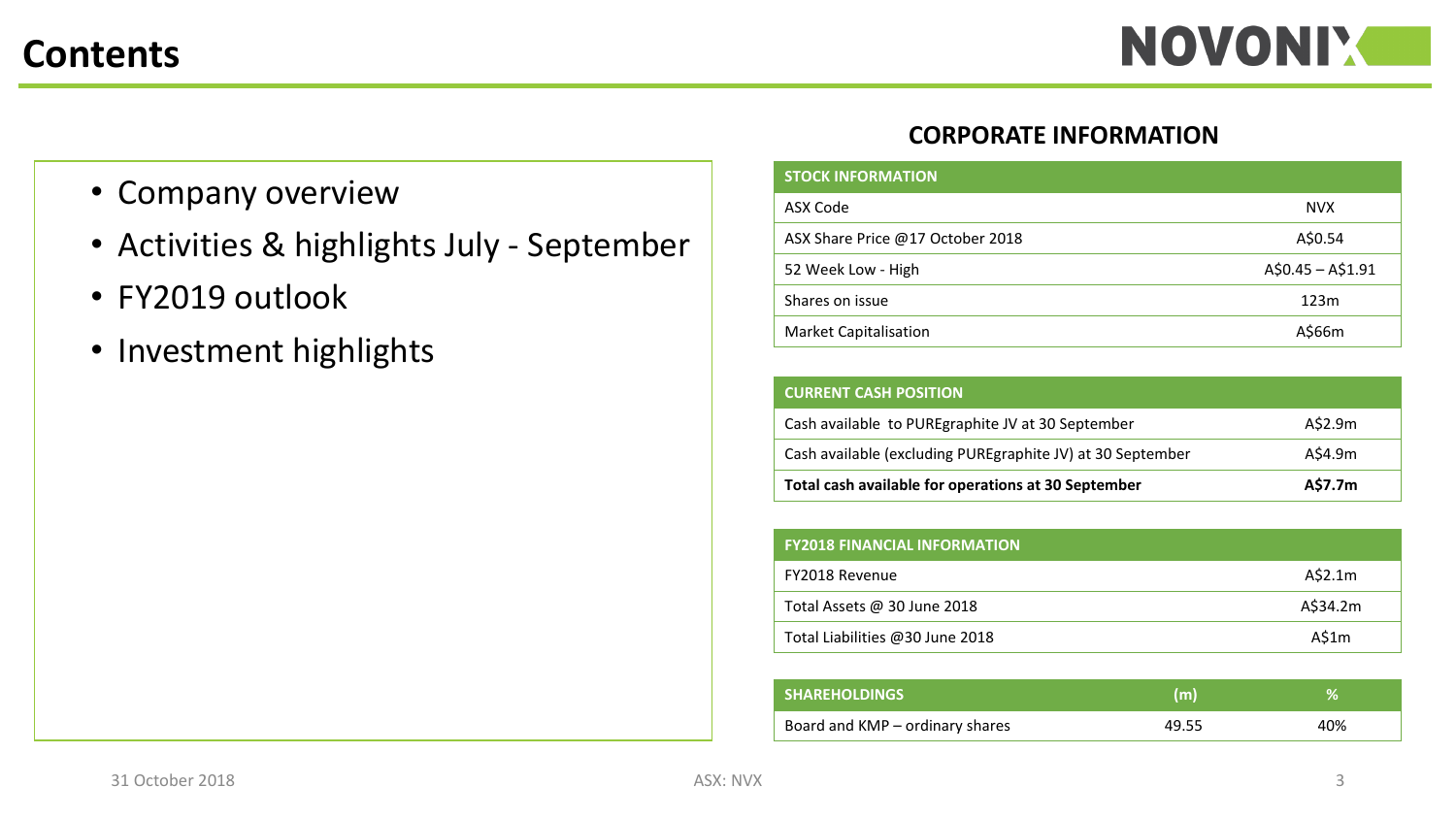#### **Company overview**





- **NOVONIX is an international battery technology company**
- **Producer of battery anode material that extends battery life**
- **Manufacturing battery tech that cuts R&D time to weeks from years**
- **Owner of a World-Class Natural Graphite Deposit (18%TGC)**
- **NOVONIX is a leading brand used by battery & OEM multinationals**
- **Based in USA, Canada and sales in fourteen countries**
- **Infrastructure and equipment in place, scaling business and sales**
- **Board experienced in building billion-dollar businesses**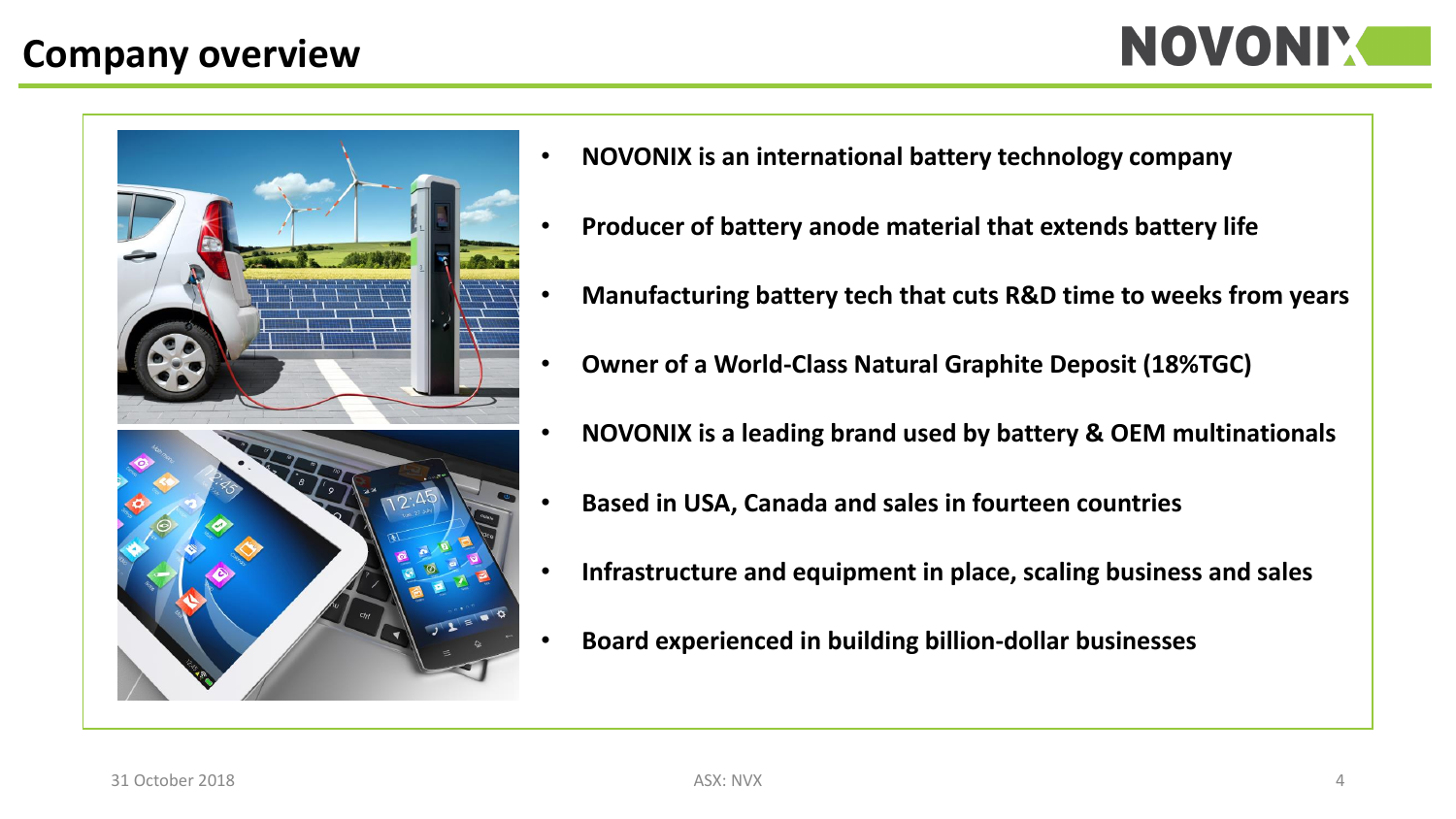### NOVONIY

#### **PUREgraphite Joint Venture (anode material production) – 50% NOVONIX-owned**

- US announces a 10% tariff on imports of graphite from China in July 2018
- First lot of commercial milling equipment received in Tennessee, more to be delivered over the next three months
- First lot of commercial furnaces under manufacture and on track for installation February/March 2019
- Modifications to the Tennessee facility underway to accommodate the commercial production

#### **Battery Technology Solutions (BTS) – 100% NOVONIX-owned**

- On track for another 30%+ growth in high-precision battery testing equipment sales
- Government of Canada (NRC IRAP) provided a C\$487,693 R&D support grant
- Strategic battery R&D partnership forged with Dalhousie University, commencing on 1 October

#### **Mount Dromedary Battery Materials Upstream Project – 100% NOVONIX-owned**

- Graphite mining lease (Cloncurry, Queensland) permitting process continues with the Queensland Government
- Planning follow-on exploration from recent Copper discovery with the planned Mount Dromedary Mining Lease area

#### **Corporate**

- Andrew Liveris AO appointed to the NVX Board official 2 July 2018
- A\$5.5m raised to fund working capital as the business transitions into production announced 31 July 2018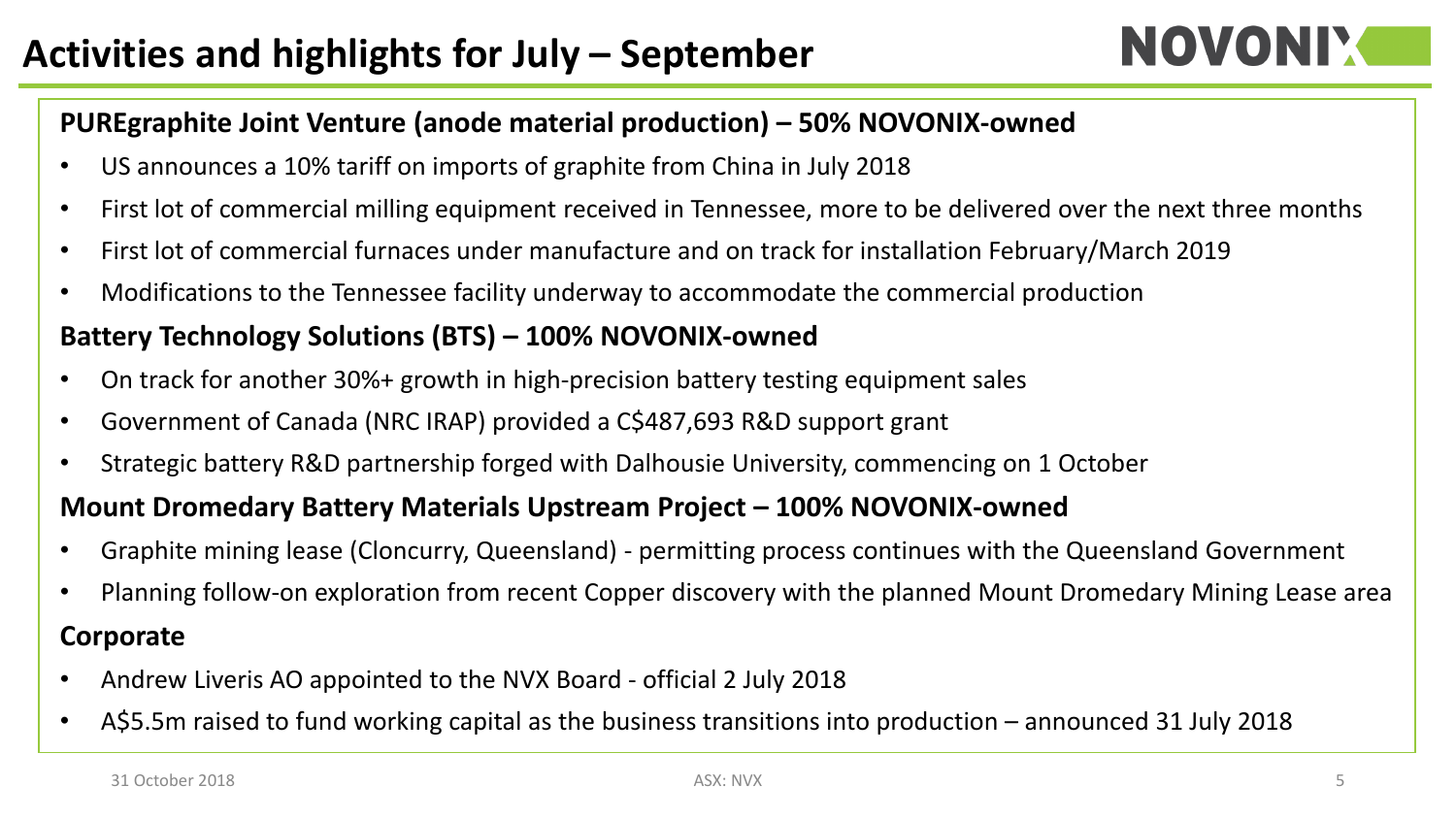- Well positioned to participate in the rapidly growing battery, EV & ESS markets
- On track to achieve another 30%+ growth in battery test equipment sales
- On track to build of our first commercial battery anode production plant
- On track to commence commercial production and sales of battery anode material
- Developing valuable next generation battery materials IP in partnership with Dalhousie University (Prof. Mark Obrovac Laboratory)
- Developing valuable electrolyte IP via our in-house electrolyte R&D program
- Expanding the battery testing and other services with focus on EV battery testing
- Permitting and exploring commercial options for the Mount Dromedary mining asset
- Pursuing opportunities to accelerate, grow and diversify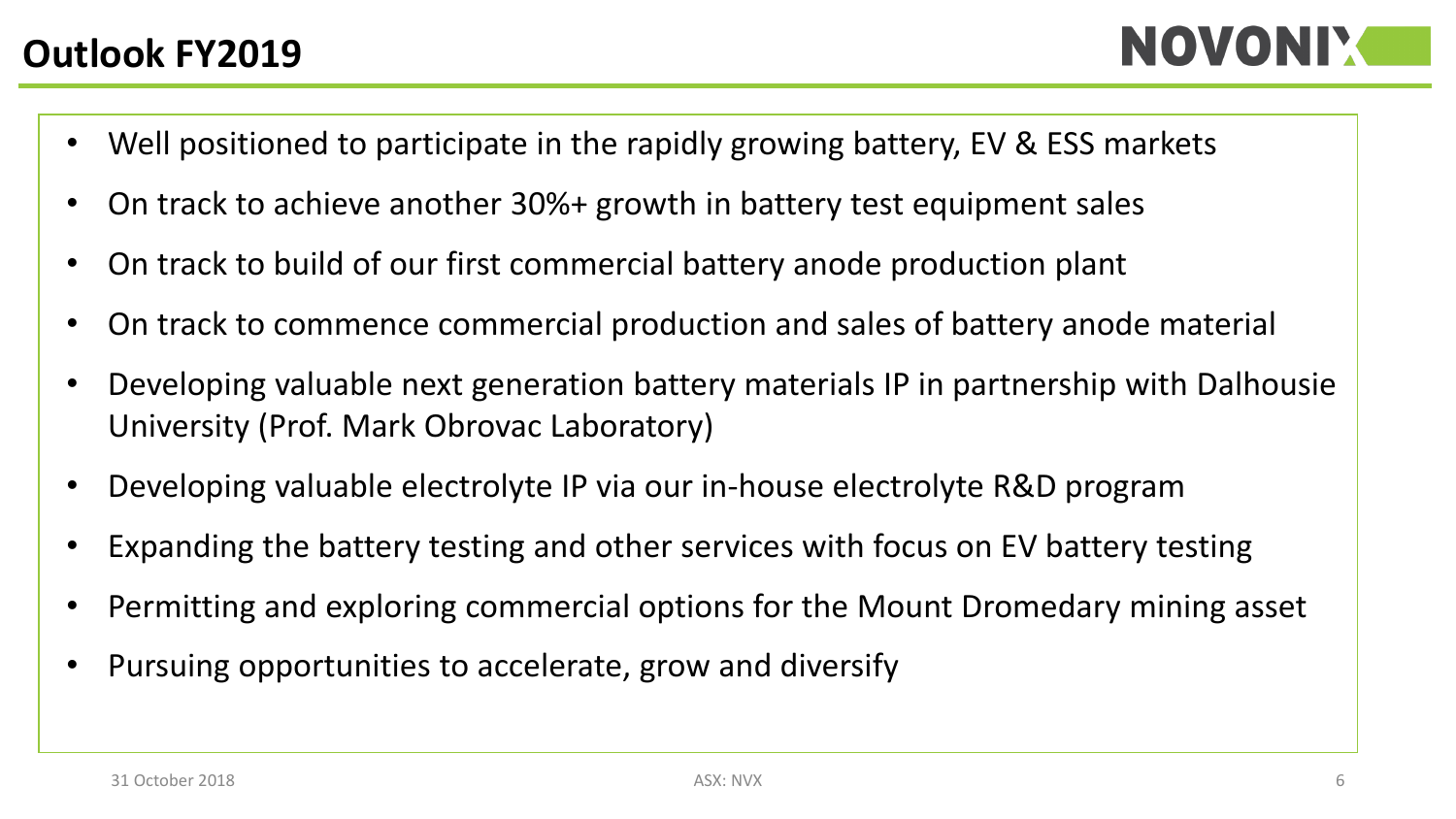### NOVONIY CON

#### **TENEMENT LIST**

| <b>Tenement</b>  | <b>Permit Holder</b>              | <b>Grant date</b> | <b>NVX</b>          | <b>Expiry date</b> |
|------------------|-----------------------------------|-------------------|---------------------|--------------------|
|                  |                                   |                   | <b>Rights</b>       |                    |
| <b>EPM 26025</b> | <b>Exco Resources Limited</b>     | 14/12/2015        | 100%                | 13/12/2020         |
|                  |                                   |                   | (Sub-Blocks)        |                    |
|                  |                                   |                   | Normanton 3123      |                    |
|                  |                                   |                   | $D, J, N, O$ and S) |                    |
| <b>EPM 17323</b> | <b>MD South Tenements Pty Ltd</b> | 20/10/2010        | 100%                | 19/10/2021         |
|                  | (Subsidiary of NOVONIX            |                   |                     |                    |
|                  | Limited)                          |                   |                     |                    |
| <b>EPM 17246</b> | <b>MD South Tenements Pty Ltd</b> | 26/10/2010        | 100%                | 25/10/2018         |
|                  |                                   |                   |                     |                    |
| MLA100121        | <b>Novonix Limited</b>            | application       | 100%                |                    |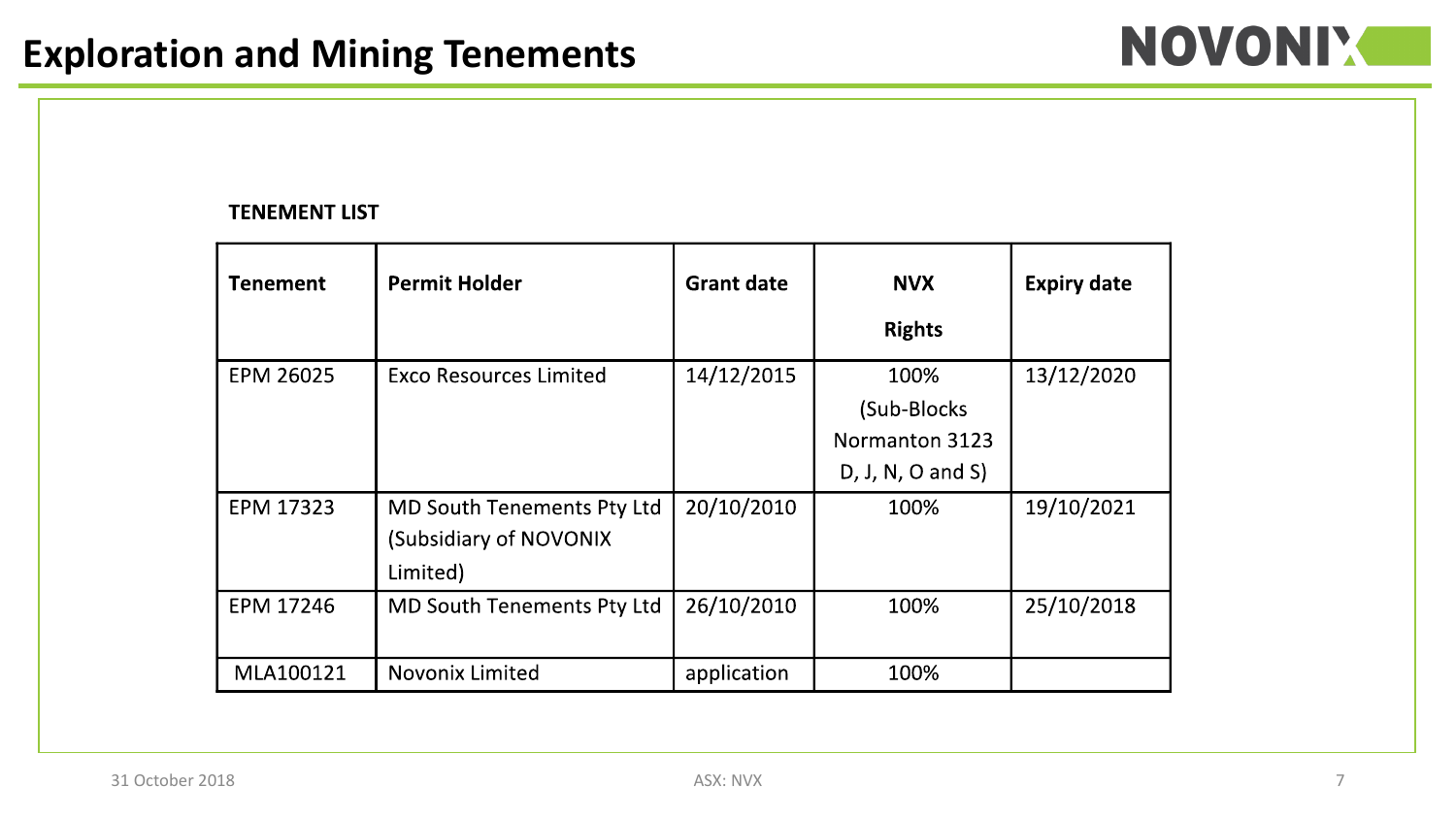### NOVONIY

**NOVONIX LIMITED** (ASX: NVX) is an integrated developer and supplier of high performance materials, equipment and services for the global lithium-ion battery industry with operations in the USA and Canada and sales in 14 countries. The Company also owns a world-class, large and high-grade natural graphite deposit in an established mining province in Australia.

NOVONIX's mission is to accelerate the global development and adoption of Lithium Ion Battery technologies for a cleaner energy future.

#### **FOR FURTHER INFORMATION**

Philip St Baker Managing Director Phone: +61 438 173 330 Email: [phil@novonixgroup.com](mailto:phil@novonixgroup.com) Website: [www.novonixgroup.com](http://www.novonixgroup.com)

**For more detailed information on NOVONIX and the market opportunity, please refer to the recent company presentation delivered in Melbourne on 18 October 2018 to the Australian Microcaps Conference: <https://www.asx.com.au/asxpdf/20181018/pdf/43zcjzw97dx9wq.pdf>**